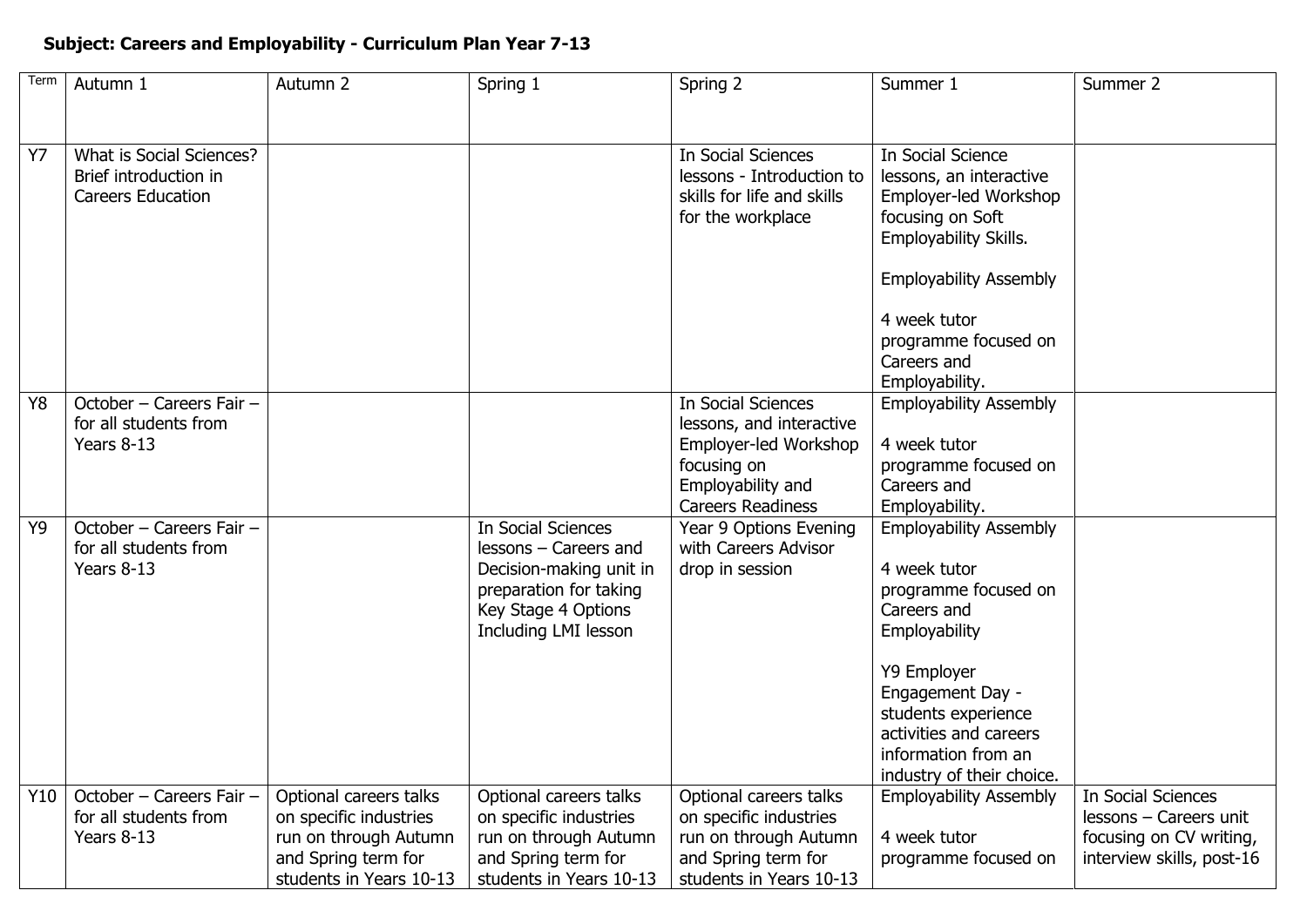| Y11 | Optional careers talks<br>on specific industries<br>run on through Autumn<br>and Spring term for<br>students in Years 10-13<br>In Social Sciences<br>lessons - Money<br>Management and<br>Personal Finance Unit<br>October - Careers Fair - | Destination surveys -                                                                                                                                                                                                                                                                                                                | Tracking of post-16                                                                                                                                                                                                                                                                    | Tracking of post-16                                                                                                                                                                                                | Careers and<br>Employability<br>In Social Sciences<br>lessons - Careers unit<br>focusing on CV writing,<br>interview skills, post-16<br>options and<br>Employability<br>Year 10 Employer<br>Engagement Day -<br>students experience<br>activities and careers<br>information from 2<br>industries of their choice<br>Tracking of post-16 | options and<br>Employability<br>Practice Interview Day -<br>students take part in a<br>carousel of 3 activities -<br>a mock interview with<br>local professionals, an<br>enterprising and work-<br>related learning activity<br>and Life Space $-$ a<br>session focusing on<br>personal identity and<br>links to future careers<br>plans.<br>Support at GCSE results |
|-----|---------------------------------------------------------------------------------------------------------------------------------------------------------------------------------------------------------------------------------------------|--------------------------------------------------------------------------------------------------------------------------------------------------------------------------------------------------------------------------------------------------------------------------------------------------------------------------------------|----------------------------------------------------------------------------------------------------------------------------------------------------------------------------------------------------------------------------------------------------------------------------------------|--------------------------------------------------------------------------------------------------------------------------------------------------------------------------------------------------------------------|------------------------------------------------------------------------------------------------------------------------------------------------------------------------------------------------------------------------------------------------------------------------------------------------------------------------------------------|----------------------------------------------------------------------------------------------------------------------------------------------------------------------------------------------------------------------------------------------------------------------------------------------------------------------------------------------------------------------|
|     | for all students from<br>Years 8-13<br>Optional careers talks<br>on specific industries<br>run on through Autumn<br>and Spring term for<br>students in Years 10-13<br>Careers Post-16 Options<br>Assembly                                   | information collected<br>from students regarding<br>post-16 intended<br>destinations<br>Optional careers talks<br>on specific industries<br>run on through Autumn<br>and Spring term for<br>students in Years 10-13<br>Apprenticeship<br>Workshop for those who<br>are interested in<br>apprenticeships (Years<br>11) by A.I.M.Group | $choices - support$ and<br>advice for students in<br>making post-16<br>applications<br>Optional careers talks<br>on specific industries<br>run on through Autumn<br>and Spring term for<br>students in Years 10-13<br>Year 11 Conference in<br>preparation for Post-16<br>applications | $choices - support$ and<br>advice for students in<br>making post-16<br>applications<br>Optional careers talks<br>on specific industries<br>run on through Autumn<br>and Spring term for<br>students in Years 10-13 | $choices - support and$<br>advice for students in<br>making post-16<br>applications                                                                                                                                                                                                                                                      | day through drop-in<br>careers advice sessions.<br>Support ongoing<br>through Autumn term if<br>students require<br>assistance with Post-16<br>destinations.                                                                                                                                                                                                         |
|     | $\overline{Y12}$ October - Careers Fair -<br>for all students from<br>Years 8-13<br>Optional careers talks<br>on specific industries<br>run on through Autumn<br>and Spring term for<br>students in Years 10-13                             | Optional careers talks<br>on specific industries<br>run on through Autumn<br>and Spring term for<br>students in Years 10-13                                                                                                                                                                                                          | Optional careers talks<br>on specific industries<br>run on through Autumn<br>and Spring term for<br>students in Years 10-13<br><b>Health and Social Care</b><br>Extended Diploma only<br>- additional 2 week                                                                           | Optional careers talks<br>on specific industries<br>run on through Autumn<br>and Spring term for<br>students in Years 10-13                                                                                        | Higher Education Fair<br>Support to attend<br>University Open Days<br>Launch of UCAS<br>application process                                                                                                                                                                                                                              | 2 weeks work<br>experience placement<br>Support to attend<br>University Open Days<br><b>Higher Education</b><br>Parents Information<br>Evening.                                                                                                                                                                                                                      |